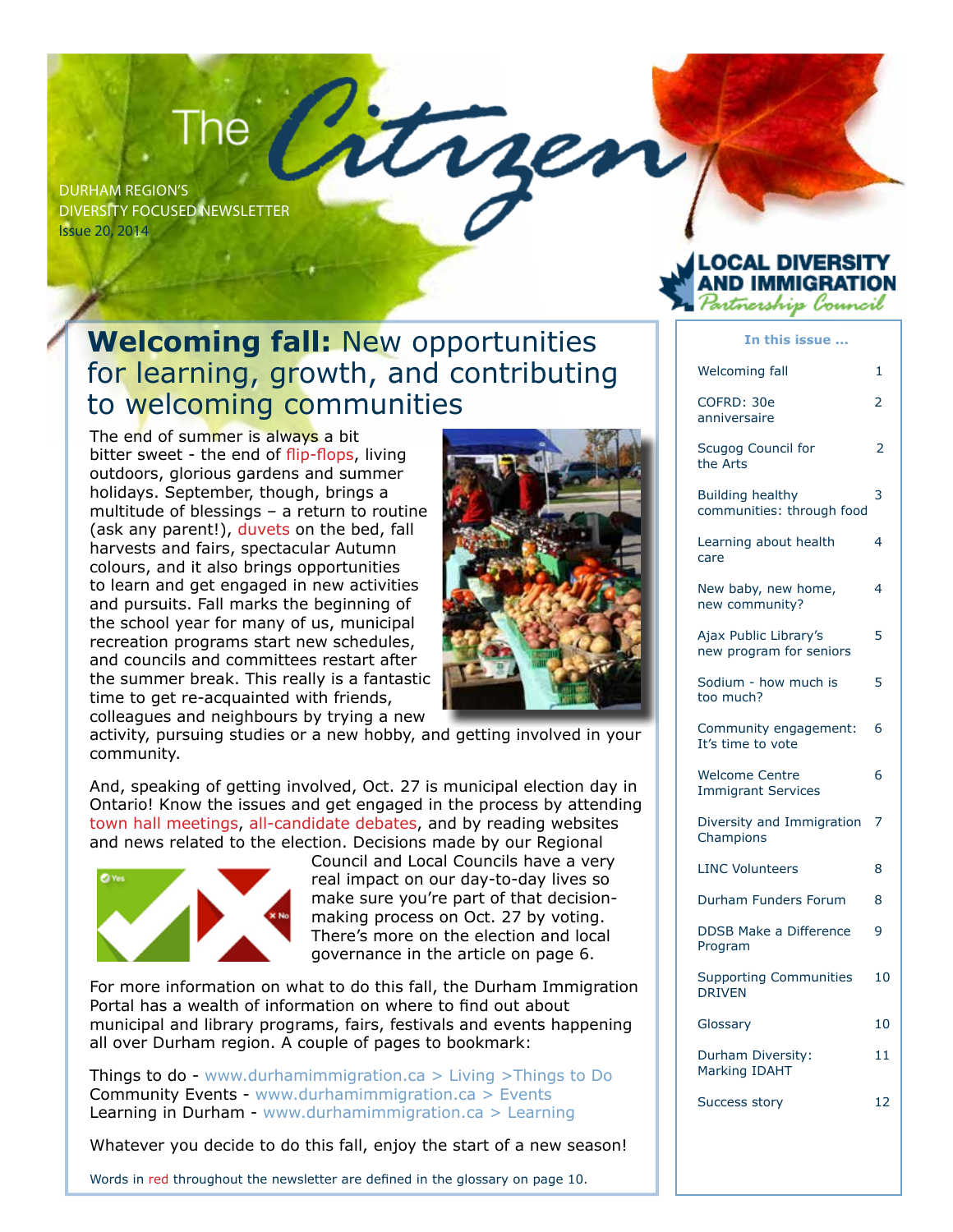# **COFRD:** 30e anniversaire

Le COFRD fondé et incorporé en 1984 célébrera son 30e anniversaire cette année. Il regroupe 26 organismes membres sans buts lucratifs et a pour mandat de promouvoir la langue, la culture et le patrimoine. Notre organisme offre plusieurs services: Centre d'Emploi francophone de Durham; Services d'établissement pour les immigrants francophones de Durham; 7-10 spectacles francophones par année; Vente de fromage St-Albert; Services informatiques; Librairie du Centre à Oshawa: vidéo, livres, jeux, musique et cartes de souhaits en français.

Le Centre d'Emploi Francophone de Durham financé par Emploi Ontario est géré par le COFRD. Le CEFD aide la communauté francophone à trouver du travail et aussi les employeurs à embaucher des personnes possédant les compétences recherchées. Nous sommes le seul centre d'emploi francophone de la région de Durham. Venez donc nous rencontrer au 57 rue Simcoe Sud, suite 2H.

Les services d'établissement financés par CIC offrent les services suivant: l'accueil, l'aiguillage, l'accompagnement ainsi que la formation. Nous pouvons répondre à vos questions sur la santé, les services sociaux, le transport, le logement, vos droits et devoirs et autres encore. De plus nous offrons des services de travailleurs en établissement dans les écoles.

Pour plus de renseignements sur tous les services visitez notre site www.cofrd.org.

*Founded and incorporated in 1984, the COFRD includes 26 non-profit member organizations with a mandate to promote language, culture, and heritage. This year the COFRD celebrates its 30th anniversary. Our organisation offers services in several areas: Durham francophone employment centre; settlement services for francophone immigrants in Durham; 7-10 francophone shows per year; sale of St-Albert cheese; information services; and the Librairie du Centre library in Oshawa that provides videos, books, games, music, and greeting cards in French.*

# **Everyone welcomed!** Scugog Council for the Arts



After the move, a new home, new community, new school and new job, the next phase of settling starts; reuniting with your passions and hobbies. The Scugog

Council for the Arts ( SCA) may be for you. They host a Gallery that is is open to the public Tuesday to Saturday from noon to 3 p.m. with an opening reception the first Saturday of the month, showcasing the new exhibit. Refreshments are served.

Scugog boasts a wide variety of excellent talent and the SCA encourages you to include the Gallery on your next visit to Port Perry when you shop or dine at any of the fine establishments in the historic downtown core. The SCA Gallery is free of charge, wheelchair accessible and has public washrooms on site. You can check the website for the monthly exhibits at: http://scugogarts.ca/ exhibits-2013/exhibits-2014.

Established in 2005, the SCA is a not-for-profit organization, with a part-time Administrator and a volunteer Board of Directors. The SCA is dedicated to providing a strong voice for arts and culture in Scugog Township, and to promoting and growing the arts in all areas of the community. SCA members include individuals, businesses and organizations that participate in or support a vibrant local cultural scene, which includes theatre, music, dance, visual and graphic art, craft, literary arts, and arts education.







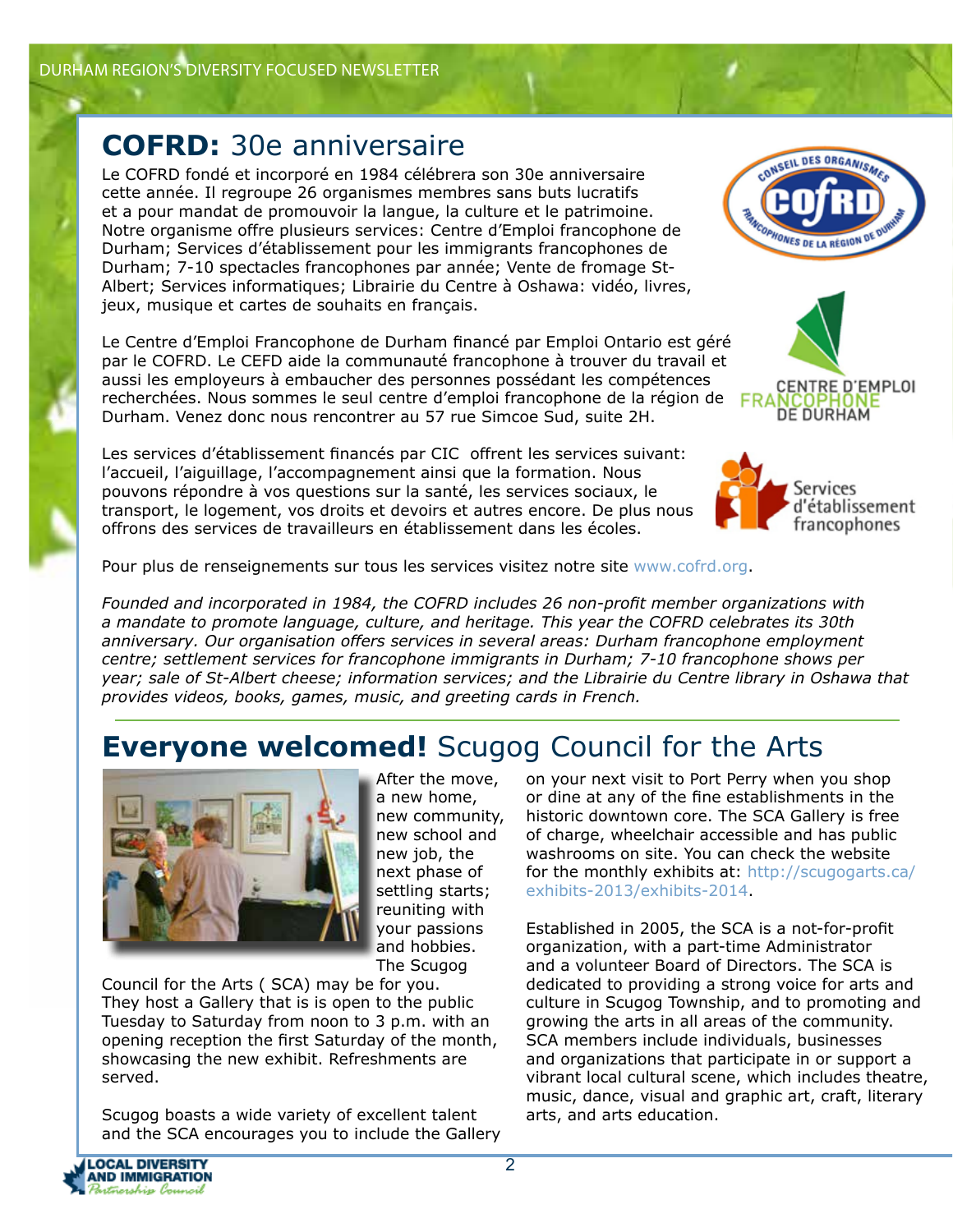# **Building healthy communities:** through food



As urban dwellers, it is easy to forget that we can participate<br>in growing some of our own food. The Nourish and Develop Durham Region is home to some of Ontario's finest farm land. in growing some of our own food. The Nourish and Develop Foundation (TNDF) helps everyone enjoy the bounty from Durham's thriving, ethical farms.

Community gardens are a great way to get people involved in growing their own food. Many community gardens contribute a portion of their harvest to their

local food bands, food pantries or soup kitchens. Another wonderful initiative is the Plant a Row, Grow a Row, where people plant for themselves and for others by taking what they need and donating the rest. With more than 35 per cent of our food going to waste, there is no reason that anyone in Canada should ever be short of



The Citrges



food. TDNF recognizes that food

ning and preserving) helps<br>۱ expert gardeners to get involved, anyone who wants to grow their own food can join a<br>community garden and receive peer support from their fellow<br>cardenars education (growing, harvesting, preparing and preserving) helps people thrive. You don't have to be an expert gardeners to get involved, anyone who wants to grow their own food can join a gardeners.

The benefits of gardening and reaping the harvest go beyond saving money. Gardening and growing food is a relaxing activity. It helps to restore our minds and

bodies after our busy work and families lives. It helps to remind us to take the time to prepare a healthy meal. The benefits of getting back to our roots, growing our own whole, seasonal, fresh produce, and learning how to prepare and preserve it, are part of good health physically, emotionally and financially. Maybe it is time to meet new



friends, learn how to grow your own



and reconnect with the food chain. Bon appetit!

For more information on the Nourish and Develop Foundation, email info@tndf.ca or visit www.tndf.ca.

**For information on where to find farmers' markets, farm shops and information on community gardens, visit the food section of the Durhan Immigration Portal: www.durham.immigration.ca > Settling > Food.**



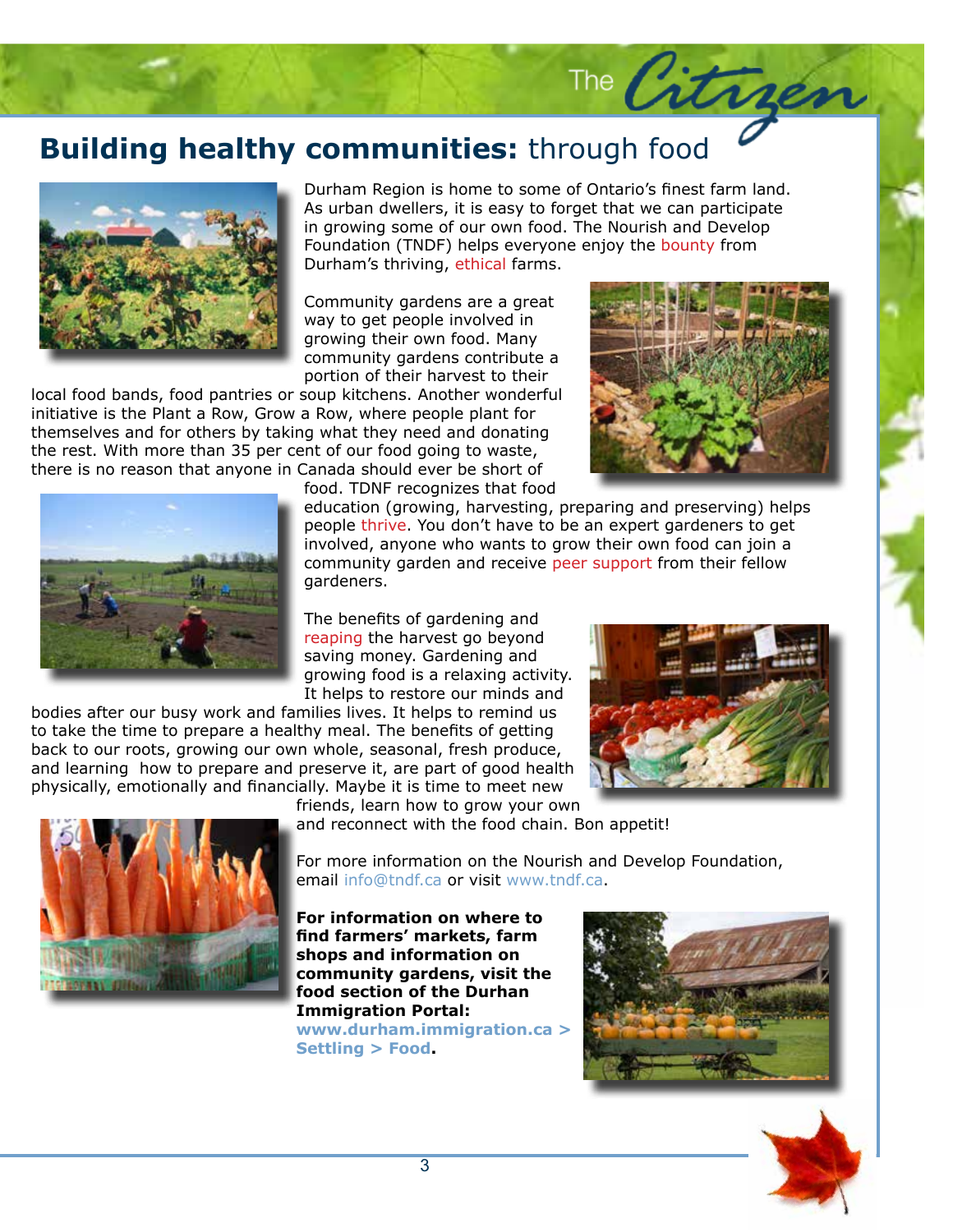#### **Learning about healthcare:** Some services are available at HOME!

The Central East Community Care Access Centre (CCAC) is one of 14 Community Care Access Centres (CCACs) in Ontario that work in communities to connect you with quality inhome and community-based health care. The Central East CCAC can help you come home from the hospital sooner or we can provide you with information about long-term care options if it becomes too difficult for you to live independently at home.

We strive to ensure you receive the care you need when you need it and help you to enjoy the best possible quality of life. Our knowledgeable staff works with you and your family to develop a customized care plan that meets your individual needs. In addition, we can also provide you with information and link you to a wide range of services available in your community.

Services provided by the Central East CCAC can include: nursing; physiotherapy; occupational therapy; speech-language therapy; social work;

**Central East** dietetics; CIC. medical supplies Community Centre d'acce **Care Access** aux soins and Centre communautaire equipment; du Centre-Est and

personal support (bathing, dressing, etc.) in your own home.

Central East CCAC can also provide access to specialized programs including:

- Centralized Diabetes Intake and Centre for Complex Diabetes Care
- Healthcare Connect
- Mental Health and Addiction Services for Children and Youth
- Palliative Care (care at the end of life)

For more information, call (905) 310-2222 (CCAC), or visit our website at http://healthcareathome.ca/centraleast/en.

#### **New baby, new home, new community?** Learn about the Enhanced 18-Month Well-Baby Visit



Durham Region Health Department encourages parents to take an active role in monitoring and supporting their child's development. How your child plays, speaks, and acts offers important clues about how they are growing. Eighteen months is an important time to check your child's progress. This can be done by scheduling and attending your child's Enhanced 18-Month Well-Baby Visit. The Enhanced 18-Month Well-Baby Visit marks the last scheduled visit to a primary health care provider before your child starts school. It is a longer, more in-depth visit which allows extra time for you to ask questions about your child's growth and development.

It is important to not accept a "wait and see" approach with your child's development. The Enhanced 18-Month Well-Baby Visit helps you learn more about common developmental milestones and supports you to actively participate in

your child's development. It is also a great opportunity to hear more about programs available in your community that promote child development.

To track your child's developmental progress, go to www.durham.ca > Health to register your child and receive free checklists as your child grows.

To learn more about the Enhanced 18-Month Well-Baby Visit, call Durham Health Connection Line at 905-666-6241 or 1-800-841-2729, or visit www.durham.ca > Health.

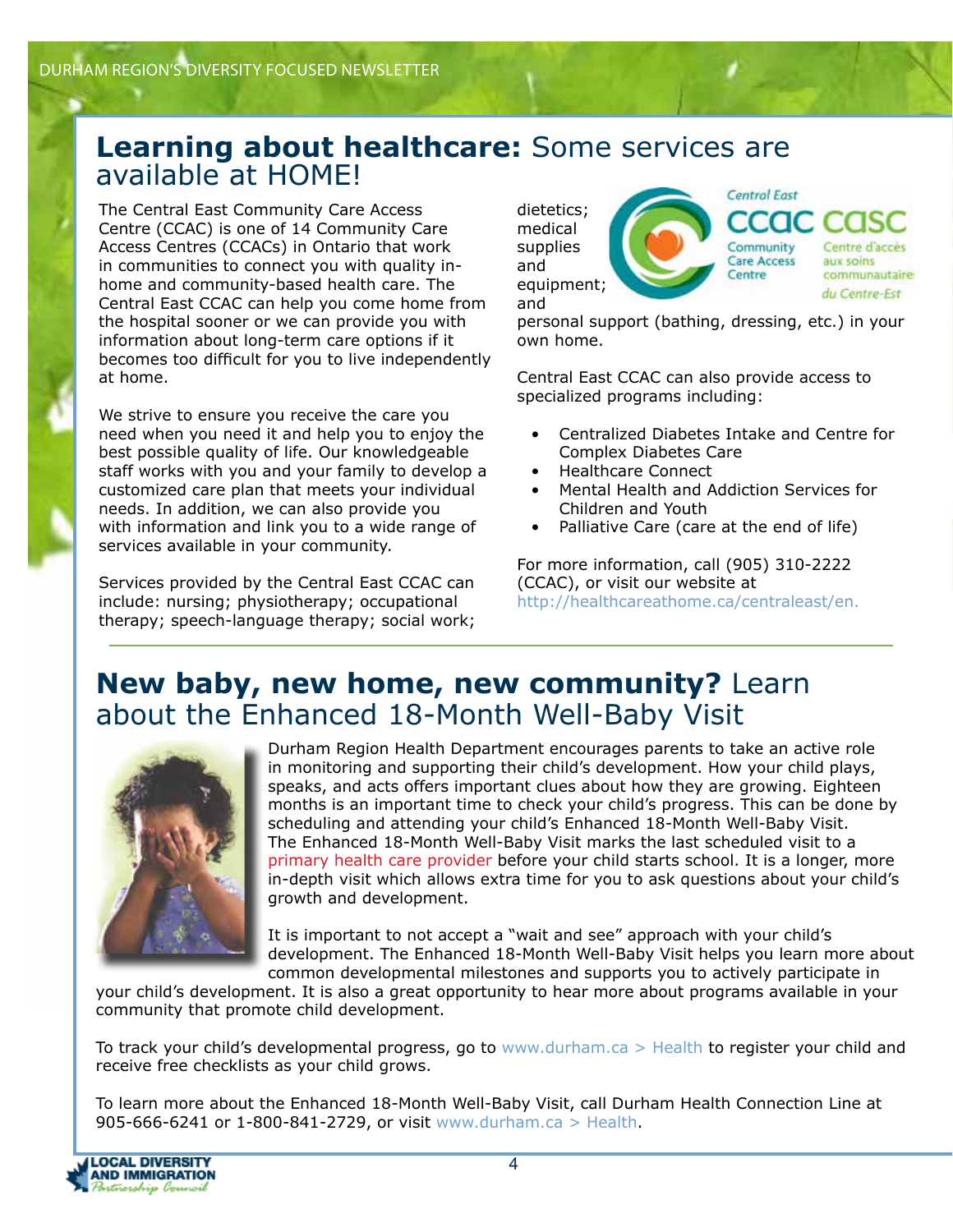### **Creating community connectionally Storage Story's new program for seniors Creating community connections:** Ajax Public

Keep your mind and spirits active. Build connections with youth. Use your native language to Skype your friends an youth. Use your native language to Skype your friends and relatives back home or abroad. Continue with activities you enjoyed in your youth and meet new people. These are some of the daunting challenges for a senior, particularly for the seniors who are newcomers.

Learning to use computer technology is often considered 'difficult' or 'not-my-thing'! Having a youth or a tech-savvy senior in your community to teach and share knowledge helps everyone to overcome that fear or difficulty. The opportunity to meet new people, enjoy a great conversation, and learn

how to Skype or use Facebook, benefits all and everyone is able to feel positive, contribute in a meaningful way to their community and stay connected!

In the coming months, the Ajax Public Library will offer the following Stay Connected workshops and<br>seminars: computer technology, internet and email; critical online content research and evaluation;<br>social media: Skyne, E brain and memory games for seniors; introduction to genealogy research; basic elder abuse online<br>(spam, online fraud, identity theft, etc.); "How to age happily and feel young" seminars; and other In the coming months, the Ajax Public Library will offer the following Stay Connected workshops and social media: Skype, Facebook, webcams, chat lines and texting, etc.; active online games, e.g. (spam, online fraud, identity theft, etc.); "How to age happily and feel young" seminars; and other light-hearted entertaining seminars.

If you are a youth, tech-savvy older adult, speak and read other languages plus are interested in engaging with seniors and newcomers, the Library would be happy to hear from you. For more information, please contact Elaine Lievaart at 905.683.4000 x 8806.

#### **Building healthy communities:** Sodium- how much is too much?

Information about the food you buy is presented differently in different countries. Some countries try to bring you information to help you make good decisions that promote health. Canada is one of those countries.

Too much sodium can cause high blood pressure, which can lead to heart disease, stroke, and kidney disease. Adults only need 1500 mg of sodium per day and children need even less. Sometimes it can be difficult to know what foods are high in sodium. Most of the sodium we eat is added to food, especially processed, packaged, ready-to-eat, fast food and restaurant food.

How can you reduce your sodium intake?

- Choose fresh foods more often
- Prepare meals at home and add flavour with spices instead of salt. This is an excellent way to reduce your sodium intake
- Rinse and drain canned vegetables, peas, lentils, olives and beans
- Look at the Nutrition Facts Table on products for sodium content and choose low or no sodium versions

For more information about reducing your sodium intake, please visit www.durham.ca/healthyeating.





The Citrier

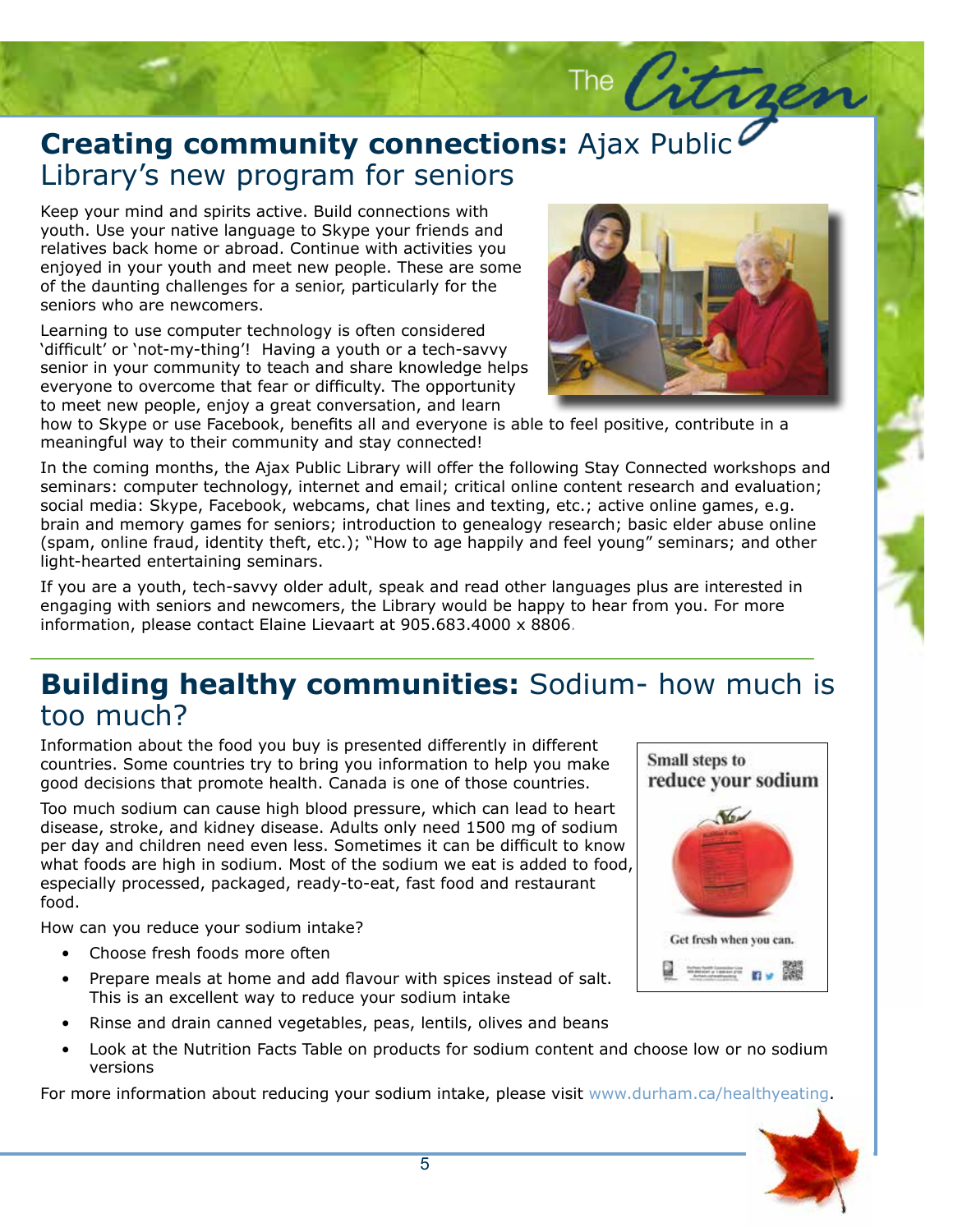#### **Community engagement:** It's time to vote!

**Vote: (Noun) A formal indication of a choice between two or more candidates or courses of action, expressed typically through a ballot. (The vote) - the choice expressed collectively by a body of electors or by a specified group. Taken from the Oxford Dictionary**

It sounds simple enough, a vote is "the choice expressed collectively" by a group of people. Yet, it is a powerful statement and it starts and ends with each of us as individuals. Voting is a responsibility and a



right that we as Canadians should all participate in. On Oct. 27 let's exercise our democratic right and vote in the municipal election!

In Durham Region, mayors, regional councillors, local councillors and school board trustees will be elected in Ajax, Brock, Clarington, Oshawa, Pickering, Scugog, Uxbridge and Whitby. For the first time all eligible voters will also have the opportunity to cast a vote to choose a Regional Chair, representing the entire Region. Traditionally the Regional Chair was chosen by the 28 Regional Councillors elected from the respective municipalities. The newly elected Regional and Local Councils take office Dec. 1.

To be eligible to vote you must be a qualified elector in the municipality in which you live or own or rent property. You must be a Canadian citizen, at least 18 years of age, and not prohibited from voting under any law. If you have questions about whether you would be qualified to vote in your municipality, or to find out if your name is on the Voters' List, please contact your municipal Clerk's office.

Municipal elections have the lowest voter turnout in Canada and yet the decisions made by Regional and Local Councils affect our day to day lives most directly. Issues like property taxes, housing and business development, road maintenance, public health, social service delivery – all of these issues and more are decided by municipal councils. Ensure you have a say in how your community is run.

If you think you might be interested in getting more involved politically, it's not just elected politicians who shape public policy at the local level. All municipal councils have Committees of Council, and many of these have members of the public as sitting appointed members. Local municipalities also have appointed Library Board Trustees. Being appointed to these committees and boards is a competitive process with calls for these positions typically sent out in early November or December. Some municipalities have information sessions to share what committee positions are available. For more information, visit your municipal website (links can be found at www.durhamimmigration.ca  $>$  Living  $>$ Government > Municipal Government).

In Canada we are indebted to those who fought for the rights of women to vote (1917 in Ontario - 1940 in Quebec), for the right to vote for Aboriginal people (1960 for all Aboriginal Peoples) and for many immigrant groups to have the right to vote (1947 for Chinese-Canadians). It is up to each of us to honour their dedication and hard work by voting on election day - so get out and vote and encourage your friends, family and neighbours to vote too!



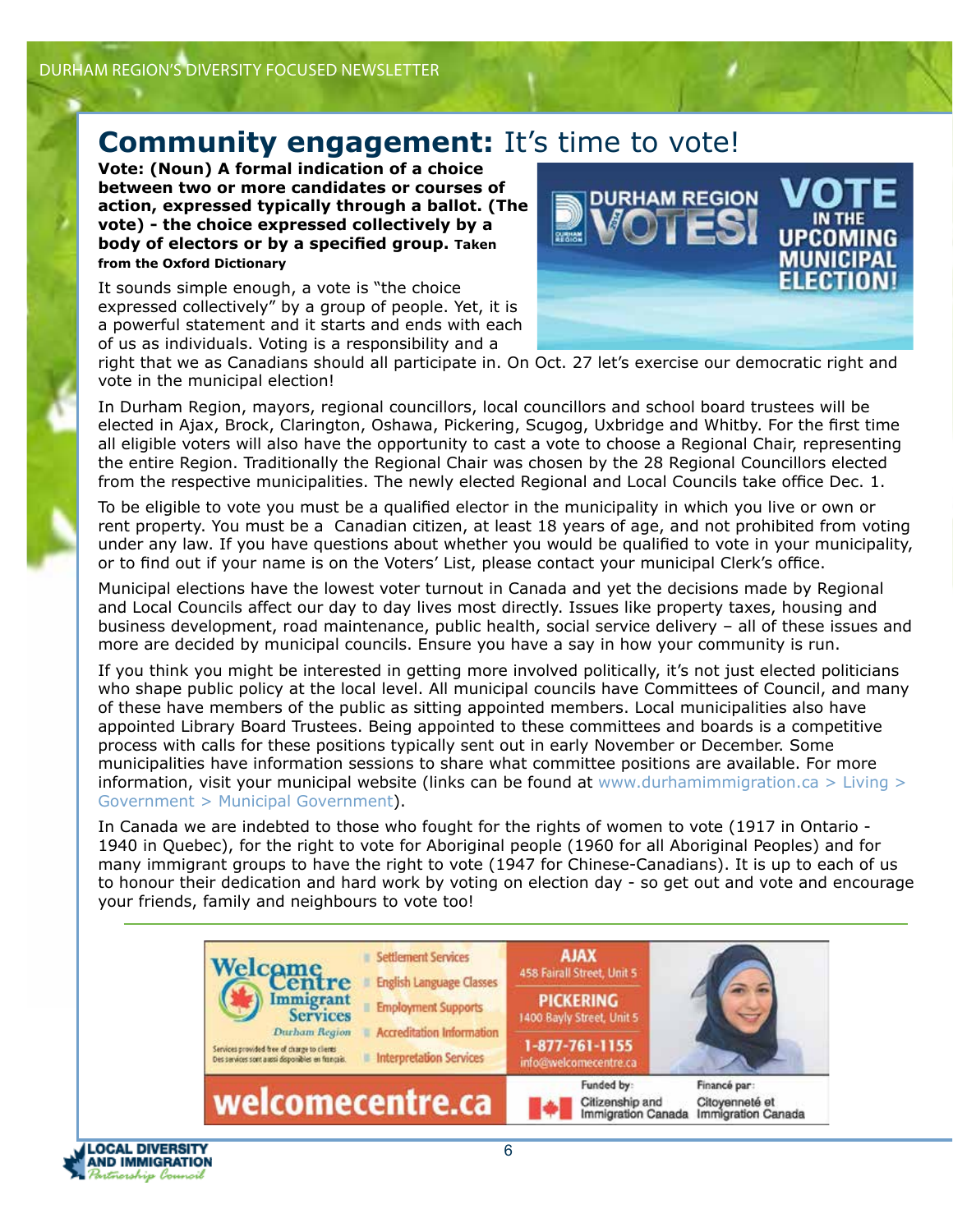### **Creating welcoming communities:** Diversity and Immigration Champions Immigration Champions

In 2010, the Local Diversity and Immigration<br>Partnership Council, after broad community Partnership Council, after broad community consultations launched the Community Diversity and Immigration Community Plan. The Plan acknowledged the work that was underway, identified what work still needed to be done and looked for ways to utilize existing resources better.

The Durham community understood that when we attract the best and brightest from around the globe, communities thrive and economies grow. The Plan supports the notion that true settlement occurs when organizations, communities, agencies and individuals incorporate the needs of all populations into planning processes.

Four years later, we are celebrating organizations that have emerged as Champions of Diversity. In December 2013, the Diversity and Immigration Champion Awards were launched, recognizing organizations that have shown leadership in Diversity and Immigration matters. Pictured here are Durham's first five Diversity and Immigration Champions. Congratulations!

You are invited to apply to be a Diversity & Immigration Champion and demonstrate publicly that you have embraced the principles of inclusion and commit to sharing in the responsibility of making Durham region a more welcoming community. Visit

www.durhamimmigration.ca > About > LDIPC > Champions for an application package.





The Citrier

Ajax Public Library



Northern Lights



Town of Ajax



University of Ontario Institute of Technology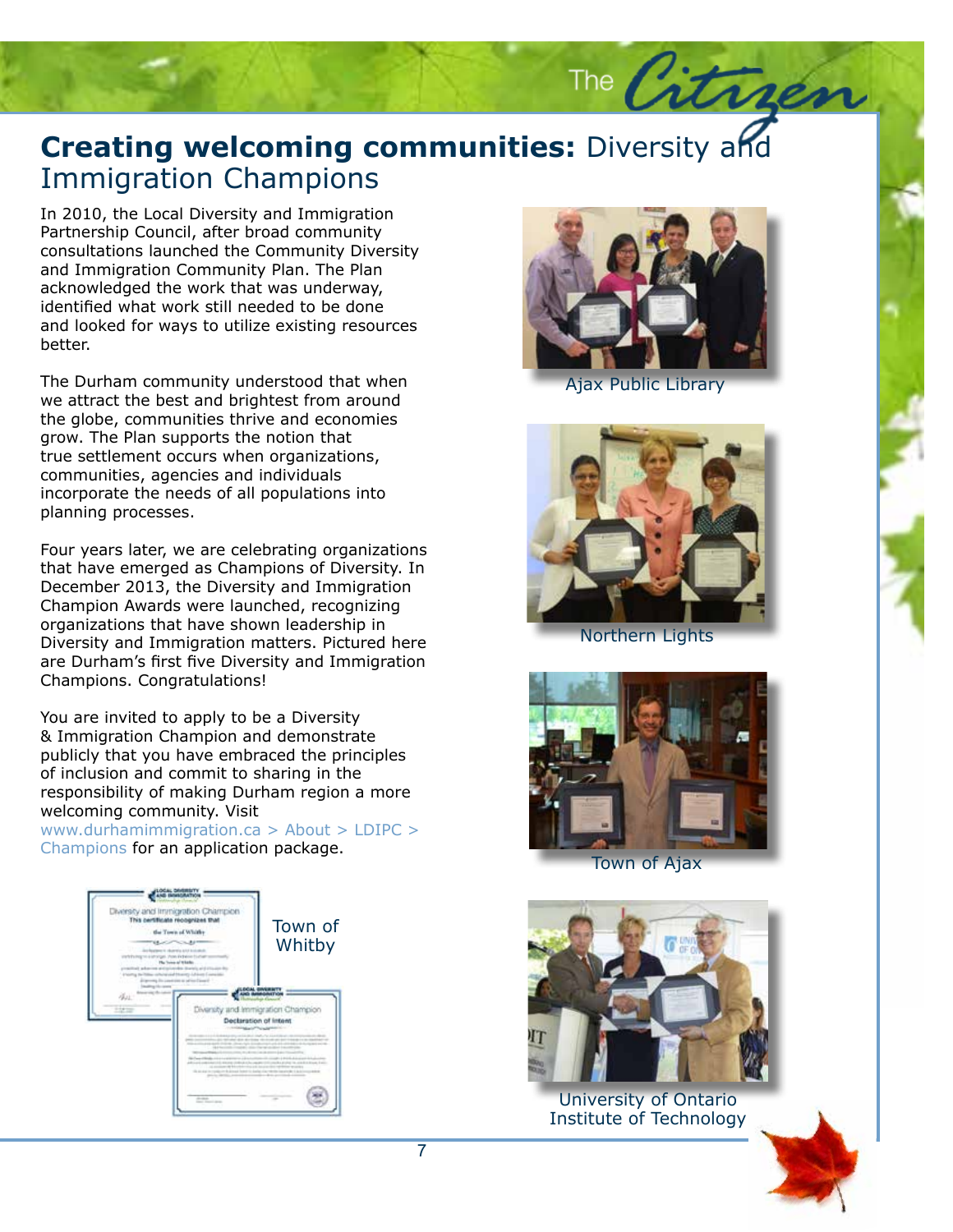#### **Creating community:** LINC volunteers

September - summer is over, the weather grows cooler, and it is time for school. Not only students and teachers but also volunteers begin to contemplate the return to class. For some it is a return to the familiar; for others, it is a new beginning.

The LINC/ESL schools at Bayly Street in Pickering and EA Lovell in Oshawa are fortunate to have many wonderful community volunteers who offer their time to help newcomers learn English and adjust to Canadian culture. Some volunteers stay for a few months; while others have been volunteering for more than ten years. Each volunteer gives the schools from three to twelve hours a week. Last year, the programs drew



on support from more than 24 volunteers who provided a combined total of approximately 90 hours of service per week.

Assisting in the classrooms, guided by the instructors; reading with students; helping in the computer labs; and participating in small conversation groups are some of the ways these volunteers enhance the lives of adult students in the LINC/ESL classes.

Although some volunteers come from teaching related backgrounds, the major requisite qualities are kindness, warmth, patience and the ability to speak English fluently.

For more information about volunteering, please contact macdonald.janet@durham.edu.on.ca.

## **Back by popular demand:** Durham Funders Forums



The LDIPC and a collaborative of funding partners are hosting the second annual Durham Funders Forum this October. The first event was held in April 2013 and was hugely successful with both our local community partners and for the funders who participated.

The purpose of the event is to give not-for-profits in Durham region an opportunity to learn more about the agencies and ministries who provide community-level funding, to develop relationships and to explore opportunities for future projects. Each session will include brief presentations from participating funders followed by a series of one-on-one discussions between individual participants and funders – basically, funder speed-dating!

Last year's event filled up quickly so again, **registration is mandatory.** Funders Forum sessions will be held at the following dates and times:

- Tuesday, Oct. 7 (5:30 to 7:30 p.m.) at the Scugog Public Library in Port Perry
- Tuesday, Oct. 14 (1-4:30 p.m.) at the Region of Durham headquarters in Whitby
- Tuesday, Oct. 14 (5:30 to 8 p.m.) at the Region of Durham headquarters in Whitby

For additional detailed information and to register for any of the sessions, register online at https://www.surveymonkey.com/s/RF6XSTB. If you have any questions about the event, please email ldipc@durham.ca.

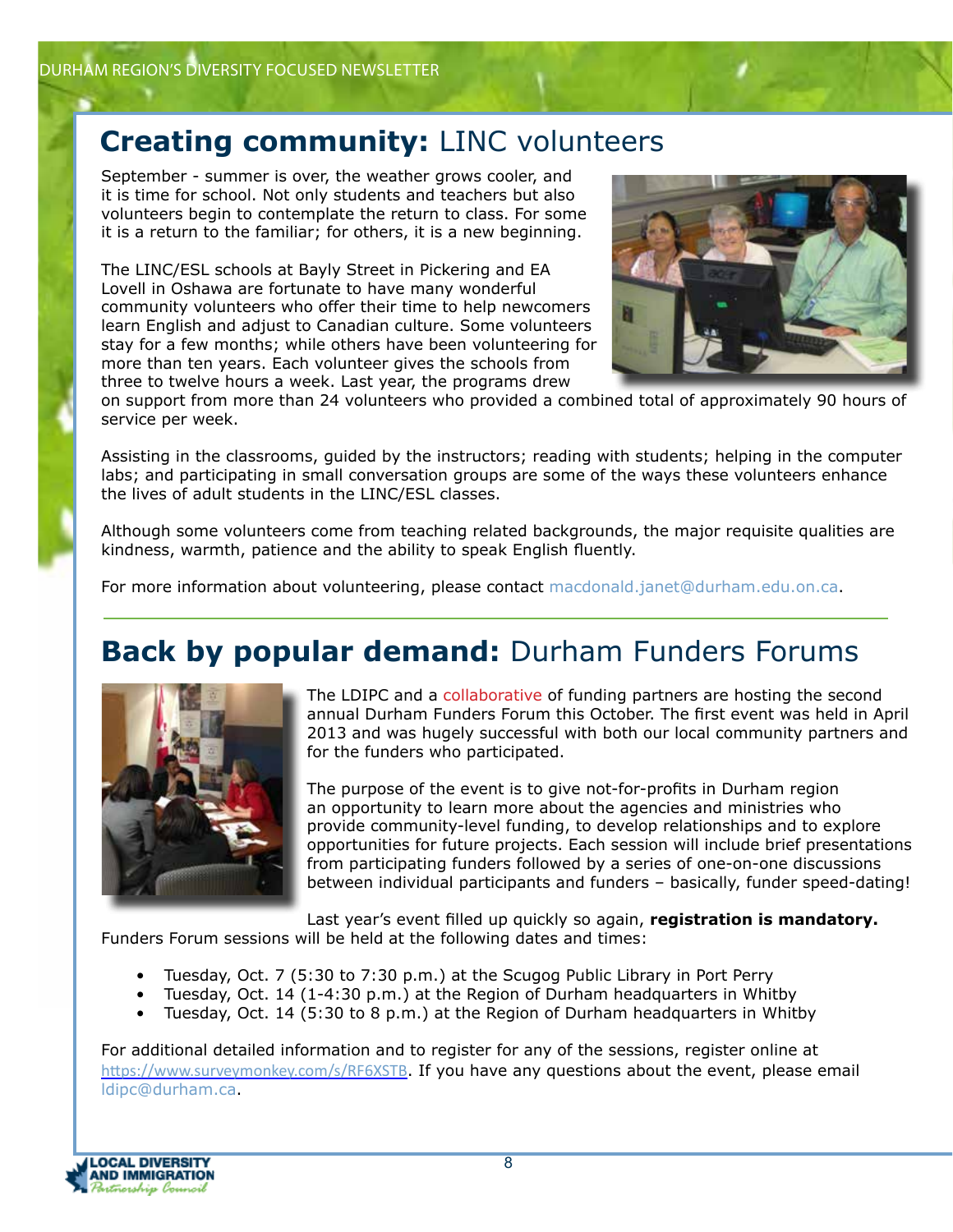#### **Healthy communities:** DDSB Make a Difference Program

The first 5 years of a child's development are critical because they have an impact on all aspects of a child`s life right into adulthood.

Living in poverty during this period can have short-term and long-term effects on young children. It can alter their development and diminish their ability to be successful in school, to lead productive lives and to become responsible citizens. With that in mind, the Durham District School Board is launching a pilot project in Oshawa schools entitled, `Make a Difference - an Oshawa Early Years Initiative.`



The  $\sqrt{2}$ 

Supporting our young children, especially those in need, by ensuring they have the best possible early years opportunities, will change both their ability to succeed in school and their future.

Developing a comprehensive, multi-faceted strategy to address poverty is essential if we want to truly make a difference. Approximately 11% of Durham's children ages 0-12 are living below the poverty line. The prevalence is higher in Oshawa (19.8%) as compared to the Region of Durham as a whole. The issues of poverty affecting families in Oshawa need to be addressed.

Children who experience poverty tend not to reach higher levels of education and are more likely to live in poverty as adults. This cycle will continue as each generation hits adulthood and another cycle of poverty begins with their children. Inter-generational poverty is a complex cycle that requires a multi-faceted approach to supporting, educating and assisting both the adults and children.

We can make a difference... one child, one family, one school, one community. When children are not ready for school, they struggle or have difficulty meeting developmental milestones. Early experiences help prepare children for school and life.

There is no single measure to address poverty. The impact of poverty on young children is complex and requires a coordinated, integrated multi-faceted approach at all levels of government and education.

Schools play an integral role in supporting our vulnerable students. A multi-faceted approach needs to be taken by our schools and community partners to provide a service-centered approach with a range of programs to support our youngest learners and their families. The following recommendations support an integrated approach: Nutrition/ Breakfast programs; Vision, dental and hearing screening; Ongoing use of Focus Groups; Full service-centred schools; Parent and Family Literacy Centres; Parent activities/workshops to support community needs; Create an Opportunity Gap Action Plan; Intervention programs; Use of EDI for planning purposes and establishing programs; Kindergarten Support Programs; Affordable high quality Early Years and Child Care programs; Targeted oral language programs; and Supporting our young children, especially those in need, and ensuring they have the best.

#### **DDSB: An Oshawa Early Years Initiative**

**For more information visit, www.ddsb.ca > Programs > Early Years > Make a Difference.**

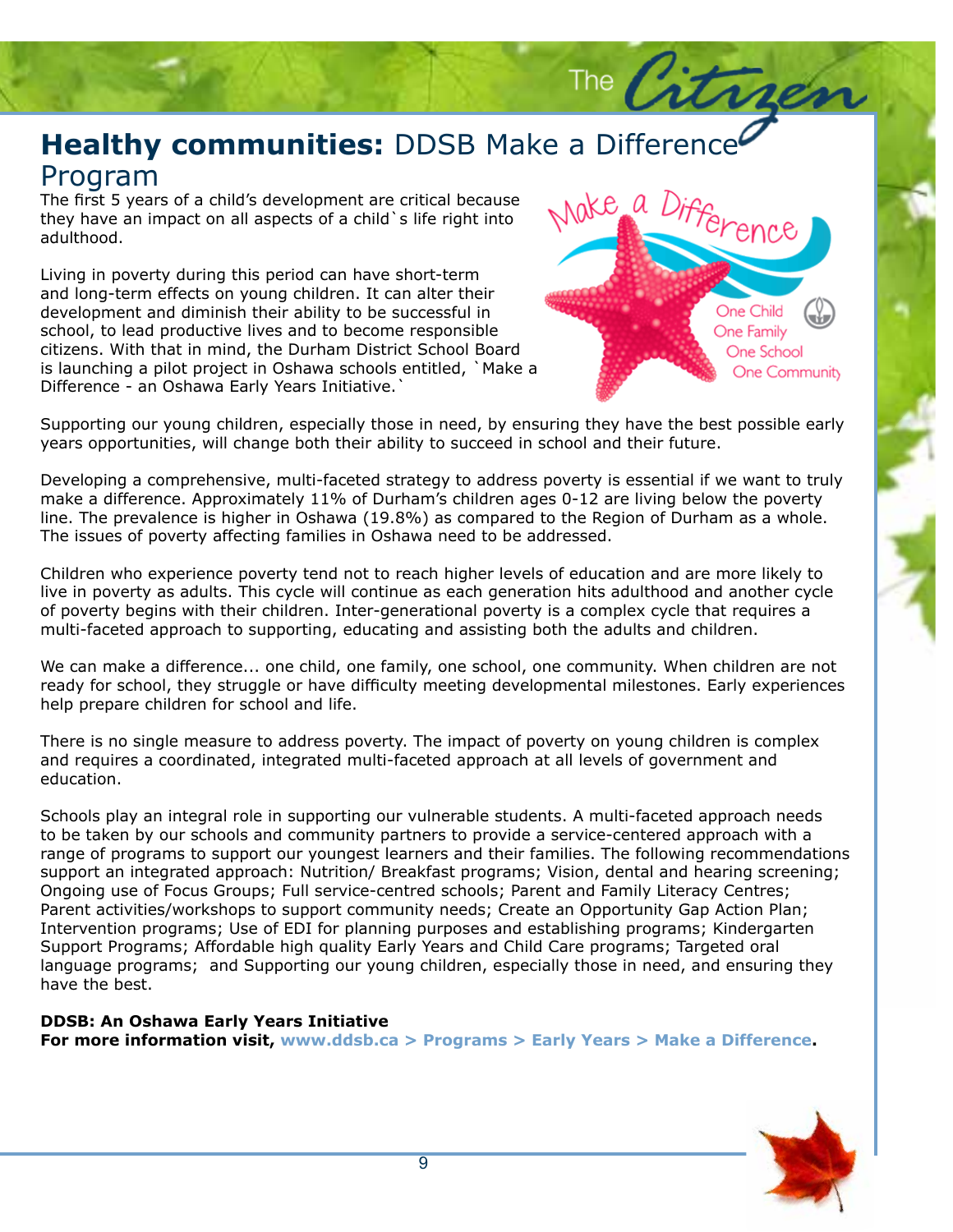### **Supporting communities:** DRIVEN

Abuse is wrong and against the law. DRIVEN provides women experiencing intimate-relationship abuse with help. The services are provided by on-site and off-site partner agencies. The off-site agencies are connected to the DRIVEN clinic by telephone and video chat.

safety planning; admission to a shelter; help identifying housing options; help identifying financial options; advice and support from Durham Children's Aid Society; and documentation of injuries.

On-site services: counseling; parenting support; danger assessment;<br>safety planning; admission to a shelter; help identifying fousing<br>options; help identifying financial options; advice and support from<br>Durham Children's A Access to off-site services: legal support and sdvice (family and criminal); Legal Aid Ontario support (if eligible); Women's Multicultural Resource and Counselling Centre; settlement services for newcomers; police support; victim services; outreach services (Durham College/ UOIT); specialized addictions counseling; and referrals to additional services.



#### **DRIVEN provides access to culturally sensitive services for multicultural, immigrant, and refugee women as well as settlement services for women who are newcomers.**

DRIVEN has partnered with the Welcome Centre Immigrant Services (Ajax & Pickering) and the Brock Community Health Centre to provide women with additional locations to access the supports of DRIVEN. Women can visit one of these locations to be connected with DRIVEN over video chat.

DRIVEN is open on Mondays from 8:30 a.m. to 4:30 p.m., excluding statutory holidays. Women can walk-in or book an appointment. Childcare is available. DRIVEN is located in the Durham Children's Aid Society building. Women can call DRIVEN for more information or to arrange an appointment at any of the locations, 905-432-7233 or 877-723-3905, or visit http://durhamdriven.com**.** 

#### **Glossary**

**All-candidate debates** – events often organized by a local community organization that bring together all of the candidates running for the same position in the community to discuss key issues

**Bounty** – harvested fruit and vegetables

**Collaborative** – a group of organizations working together on one project

**Duvets** – large comfortable blankets for a bed, traditionally made with feathers

**Ethical** – actions or processes that aim to ensure the highest level of well-being for the people, animals and the environment

**Flip-flops** – summer sandals, typically plastic with between-the-toe posts (named for the sound they make when you walk in them!)

**Homophobia** – an irrational fear and/or discrimination against homosexuals/members of the LGBTQ community

**LGBTQ** – the term used to describe the lesbian, gay, bisexual, transgender, queer/questioning community

and its allies

**Peer support** – help from others doing the same thing that you're doing

**Primary health care provider** – typically family doctors, nurse practitioners and nurses

**Reaping** – harvesting or gathering the produce from the fields/orchards

**Sodium** - salt

**Thrive** – to do really well at something

**Town hall meetings** – events organized around a political or community issue to gather and share information

**Transphobia** – an irrational fear and/or discrimination against transgender individuals

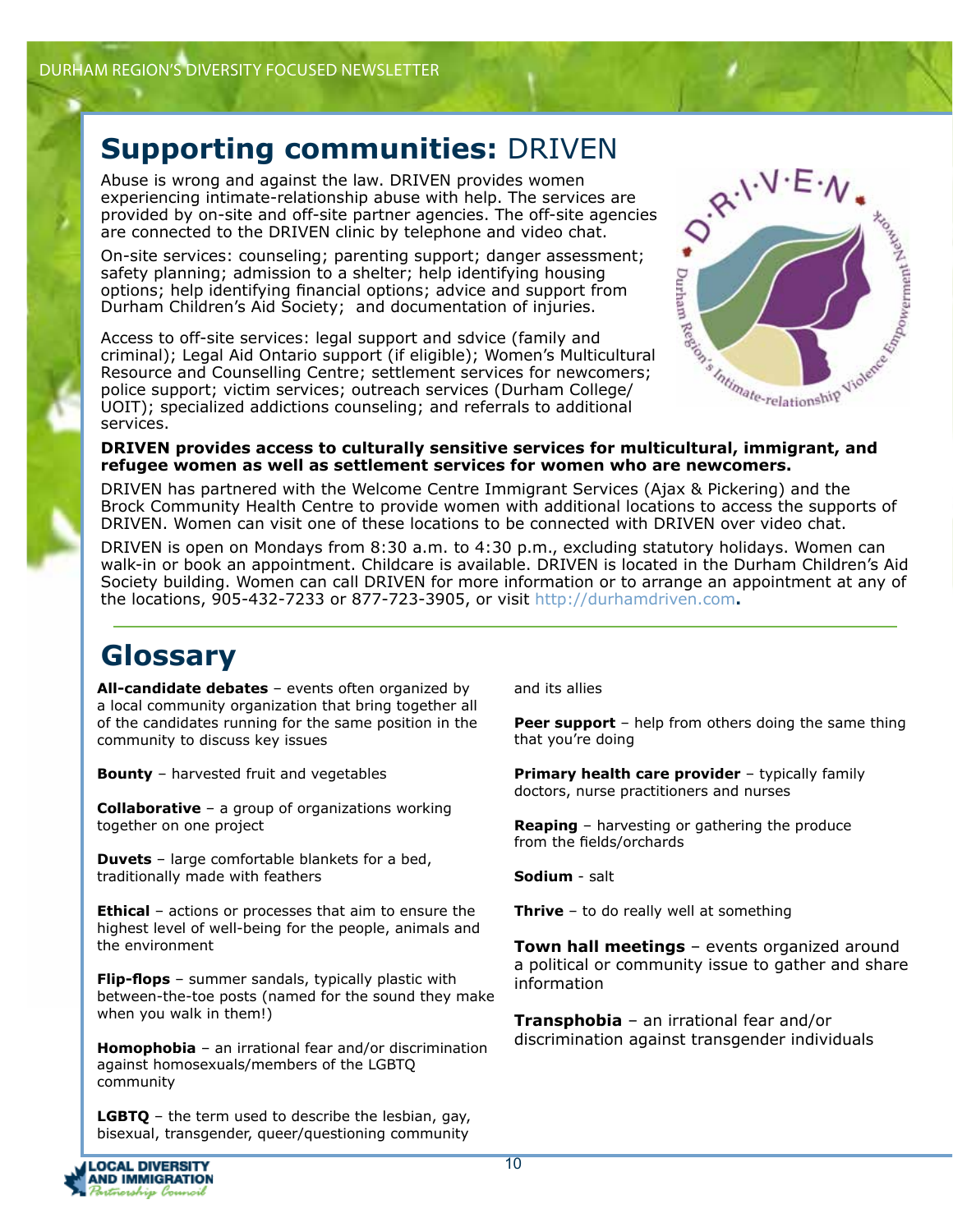#### **Durham diversity:** Marking International Day Against Homophobia and Transphobia Homophobia and Transphobia

During the summer, Pride events were held all over the world, some small gatherings and some very large festivals. In 2014, Toronto hosted World Pride, bringing millions of visitors out on the streets of the city to celebrate the LGBTQ community and its allies. In Durham, Pride was celebrated with a parade, dances, barbeques and a music festival. And, while we celebrate the gains made for LGBTQ individuals and families, we also need to remember why Pride and the rainbow flag are still so important, visibility and education bring acceptance and equality. The following speech from Stacey Vetzal, Vice-President of PFLAG Canada Durham Region at the flag raisings to mark the International Day Against Homophobia and Transphobia remind us why Pride and the rainbow flag go beyond just a celebration.

*"This flag represents so many things to so many people. I am honoured to be standing here in front of all of you on this International Day against Homophobia and Transphobia to raise this flag, and make our communities visible.*



The Citre

*While the laws in Ontario say that we must not discriminate against our LGBTQ communities, I am sad to say that this sentiment is still not universal in our day to day lives, and won't be until we have wiped out homophobia and transphobia. As a step towards world-wide change, this day is known as International Day against Homophobia and Transphobia, to bring to mind the struggle we face* 



Region of Durham headquarters

*in bringing equality to all people, no matter their sexual orientation, gender identity, or gender expression.*

*We still live in a world where many people are unable to live their authentic lives, hiding their sexual orientation and gender identities, wearing a mask and role-playing to protect themselves from family, friends, and discrimination in the workplace.*

*We are here, and we raise this flag, because we believe it is time for this struggle to end. This day is not just another day to highlight the struggle this community faces, but it is also a celebration for how far we have come, especially as a community. Today is all about hoping for an inclusive world.*

*Staying silent in the presence of homophobia and transphobia means being an accomplice, complicit. It should be denounced each and every time we witness it. It is our personal, social, and civic responsibility to do so.*

*Today we make this flag visible, and give hope for all those in our community who are unable to be visible themselves. I want to sincerely thank each and every one of you for coming today and showing your support for inspiring change. We have come a long way and this wouldn't be possible without all of you. And on behalf of our community, I ask you all to make an active choice and make every day a day against homophobia and transphobia."*

For more information about PFLAG Canada Durham Region, visit http://pflagdurhamregion.com. For additional resources on LGBTQ issues, visit www.durhamimmigration.ca > Living > LGBTQ.